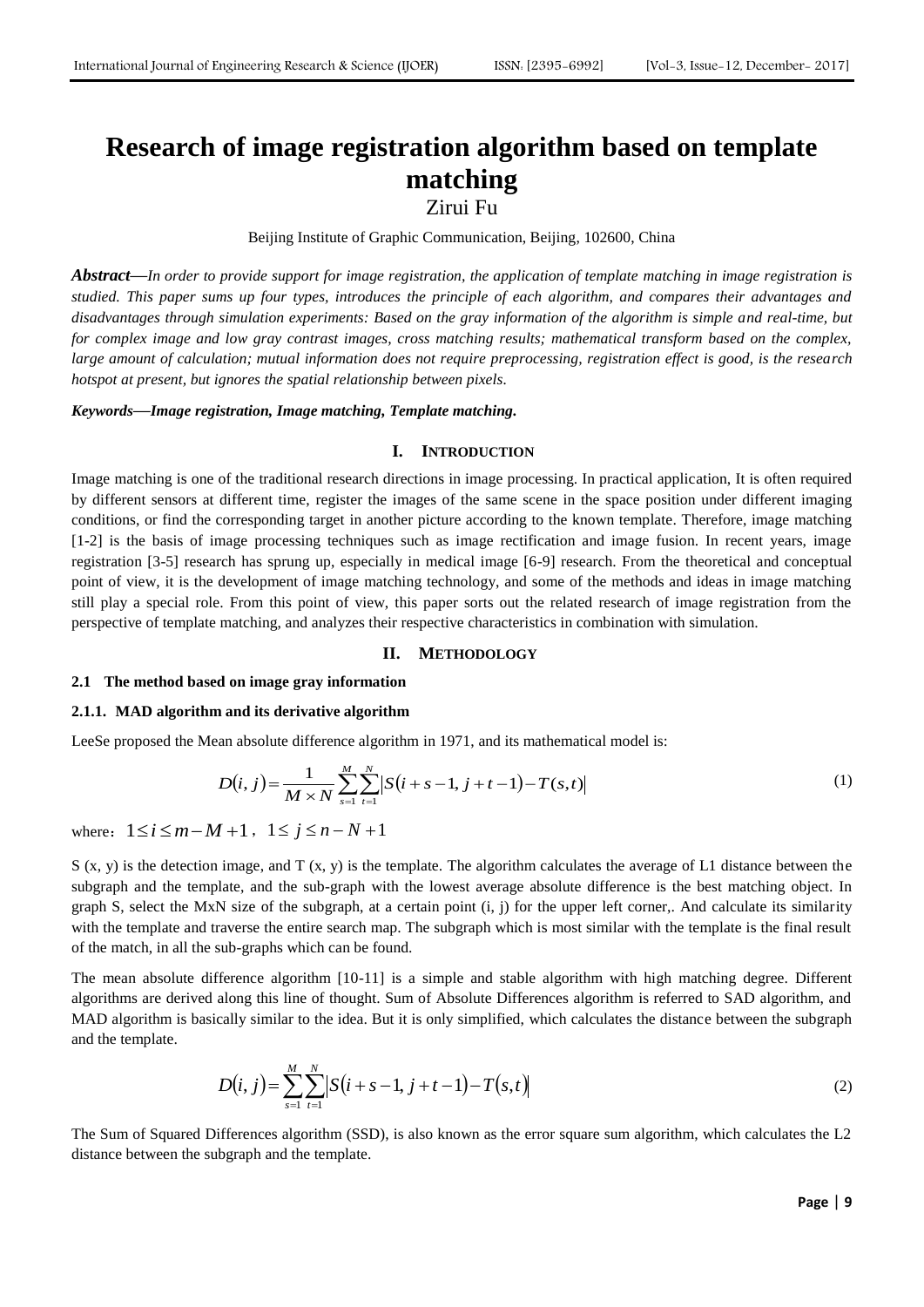$$
D(i, j) = \sum_{s=1}^{M} \sum_{t=1}^{N} \left[ S(i+s-1, j+t-1) - T(s,t) \right]^2
$$
\n(3)

The Mean Square Difference algorithm(MSD), is known as the mean square error algorithm, which calculates the average of the distance between the subgraph and the template.

$$
D(i, j) = \frac{1}{M \times N} \sum_{s=1}^{M} \sum_{t=1}^{N} [S(i + s - 1, j + t - 1) - T(s, t)]^{2}
$$
\n(4)

### **2.2 NCC algorithm**

Normalized Cross Correlation algorithm is mainly through the normalized formula to calculate the local part of the image and the gray value of the template. The following correlation measure to calculate the relationship of match between the two.

$$
R(i, j) = \frac{\sum_{s=1}^{M} \sum_{t=1}^{N} \left| S^{i, j}(s, t) - E(S^{i, j}) \right| \bullet \left| T(s, t) - E(T) \right|}{\sqrt{\sum_{s=1}^{M} \sum_{t=1}^{N} \left[ S^{i, j}(s, t) - E(S^{i, j}) \right]^{2} \bullet \sum_{s=1}^{M} \sum_{t=1}^{N} \left[ T(s, t) - E(T) \right]^{2}}}
$$
(5)

Where  $E(S^{i,j})$ and  $E(T)$  denote the gray scale mean of subgraph and template graphs respectively in  $(i, j)$ .

# **2.3 SSDA algorithm**

Sequential Similarity Detection Algorithm is put forward by Barnea and Sliverman in 1972. The algorithm is mainly through the error to determine the pros and cons, to find the best match. The specific process is as follows:

Define the absolute error, which actually describes the pixel value of a certain pixel value minus the pixel mean value of the image, and The absolute value of sub-map minus template map corresponding to the location of the pixel poin:

$$
\begin{cases} e(i, j, s, t) = |S_{i,j}(s, t) - \overline{S} - T(s, t) + \overline{T}| \\ 1 \le i \le m - M - 1, 1 \le j \le n - N - 1 \end{cases}
$$
\n(6)

Where, the ones with the crossed lines represent the mean of the subgraph and template respectively:

$$
\overline{S_{i,j}} = E(S_{i,j}) = \frac{1}{M \times N} \sum_{s=1}^{M} \sum_{t=1}^{N} S_{i,j}(s,t)
$$
\n(7)

$$
\overline{T} = E(T) = \frac{1}{M \times N} \sum_{s=1}^{M} \sum_{t=1}^{N} T(s, t)
$$
\n(8)

In the template map, randomly selecte non-repetitive pixels, and calculate the absolute error with the current subgraph. With the error accumulation, write down the cumulative number of times H, when the error accumulated value exceeds the threshold. The cumulative times of all subgraphs H is represented by a table R  $(I, j)$ . SSDA detection is defined as:

$$
R(i, j) = (H \left| \min_{1 \leq H \leq M \times N} \left[ \sum_{h=1}^{H} e(i, j, s, t) \geq Th \right] \right| \tag{9}
$$

The threshold of the valve is the interruption condition of the program. It is also a measure, which increases slowly by comparing the cumulative growth rate of the error, which is likely to be the matching point.

### **2.4 PIU algorithm**

In 1992, Woods found that in the medical image, the same tissue structure was different in different modes of gray values, thus suggesting an image registration based on the uniform intensity of MR PET. The basic idea of PIU measurement is that the pixel of a certain grayscale value in a mode is the distribution of a different grayscale value in the other mode. The expression of PIU measure is defined as: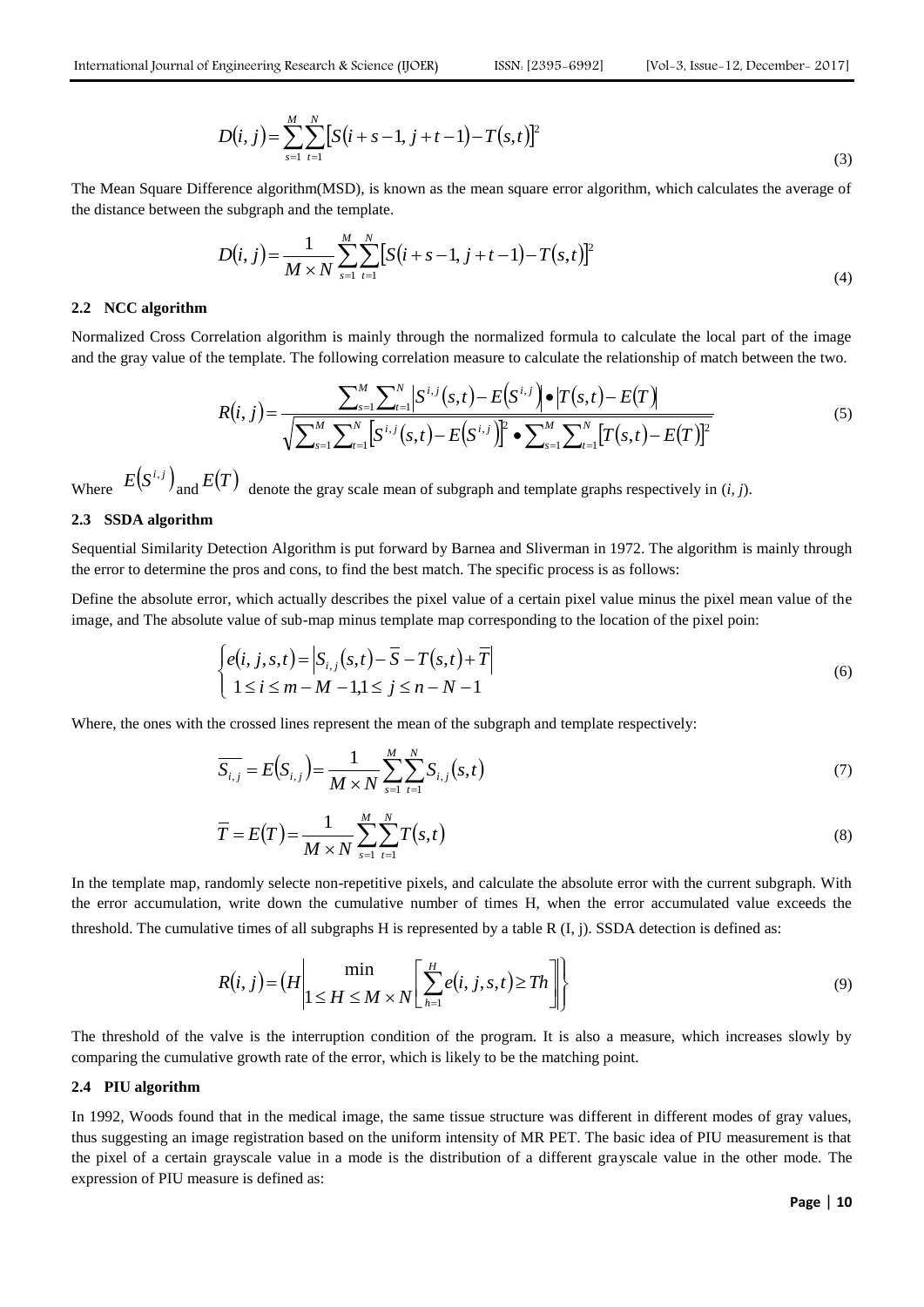$$
PIU\left(R, F\right) = \sum_{r} \frac{n_r \sigma_{F_r}\left(r\right)}{N \mu_{F_r}\left(r\right)} + \sum_{f} \frac{n_f \sigma_{R}\left(f\right)}{N \mu_{R}\left(f\right)}
$$
(10)

Among them, N is the total number of pixels in the template, which is the product of the number of template rows.  $n_r$  and  $n_f$  respectively represent the number of pixels in the template and the subgraph with the grayscale of  $r$  and  $f$ , and it should be noted that although the gray values of the two are different, there is a certain corresponding relationship.  $F<sub>z</sub>$ represents a subgraph in the search diagram. Where:

$$
\mu_{F_r}(r) = \frac{1}{n_r} \sum_{\omega_r} F_r(X_R)
$$
\n
$$
\mu_R(f) = \frac{1}{n_f} \sum_{\omega_f} R(X_{F_r})
$$
\n
$$
\sigma_{F_r}(r) = \frac{1}{n_r} \sum_{\omega_r} \left[ F_r(X_R) - \mu_{F_r}(r) \right]^2
$$
\n
$$
\sigma_R(r) = \frac{1}{n_f} \sum_{\omega_f} \left[ R(X_{F_r}) - \mu_R(f) \right]^2
$$
\n(11)

 $\sum F_{\tau}(X_R)$  indicates that the gray value of r pixels in template R is the sum of pixel gray values in the corresponding *r*  $\omega$ position in subgraph  $F_{\tau}$ .

# **III. THE METHOD OF MATHEMATICAL TRANSFORMATION**

# **3.1 Fourier-Mellin invariant**

Reddy et al. proposed the Fourier-Mellin invariant based on the translational property of Fourier transform.

Given two images  $f_1(x, y)$  and  $f_2(x, y)$ , the following geometric transformations are met:

$$
f_2(x, y) = f_1(\alpha(x\cos\theta_0 + y\sin\theta_0) - dx, \alpha(-x\sin\theta_0 + y\cos\theta_0) - dy)
$$
\n(12)

Where dx and dy are the translations,  $\alpha$  3 represents the scale factor for the two image sizes, and  $\theta_0$  is the rotation angle. The Fourier transform can be used to obtain their relationship in the frequency domain:

$$
F_2(x, y) = \alpha^{-2} \Big| F_1 \Big[ \alpha^{-1} \big( \mu \cos \theta_0 + \nu \sin \theta_0 \big), \alpha^{-1} \big( \nu \cos \theta_0 - \mu \sin \theta_0 \big) \Big] \exp\big\{-j \phi_{f2} \big( \mu, \nu \big) \big\}
$$
(13)

Where,  $\phi_{f2}(\mu, \nu)$  is the spectral phase of image  $f_2(x, y)$ , and the shift property of Fourier transform can have its power spectrum relation as:

$$
|F_2(\mu, \nu)| = \alpha^{-2} |F_1[\alpha^{-1}(\mu \cos \theta_0 + \nu \sin \theta_0), \alpha^{-1}(\nu \cos \theta_0 - \mu \sin \theta_0)]
$$
\n(14)

Let's rewrite this in terms of polar coordinates:

$$
\begin{cases}\n\alpha^{-1}(-\mu\cos\theta_0 + v\sin\theta_0) = \frac{\rho}{\alpha}\cos(\theta - \theta_0) \\
\alpha^{-1}(-\mu\sin\theta_0 + v\cos\theta_0) = \frac{\rho}{\alpha}\sin(\theta - \theta_0)\n\end{cases}
$$
\n(15)

**Page** | **11**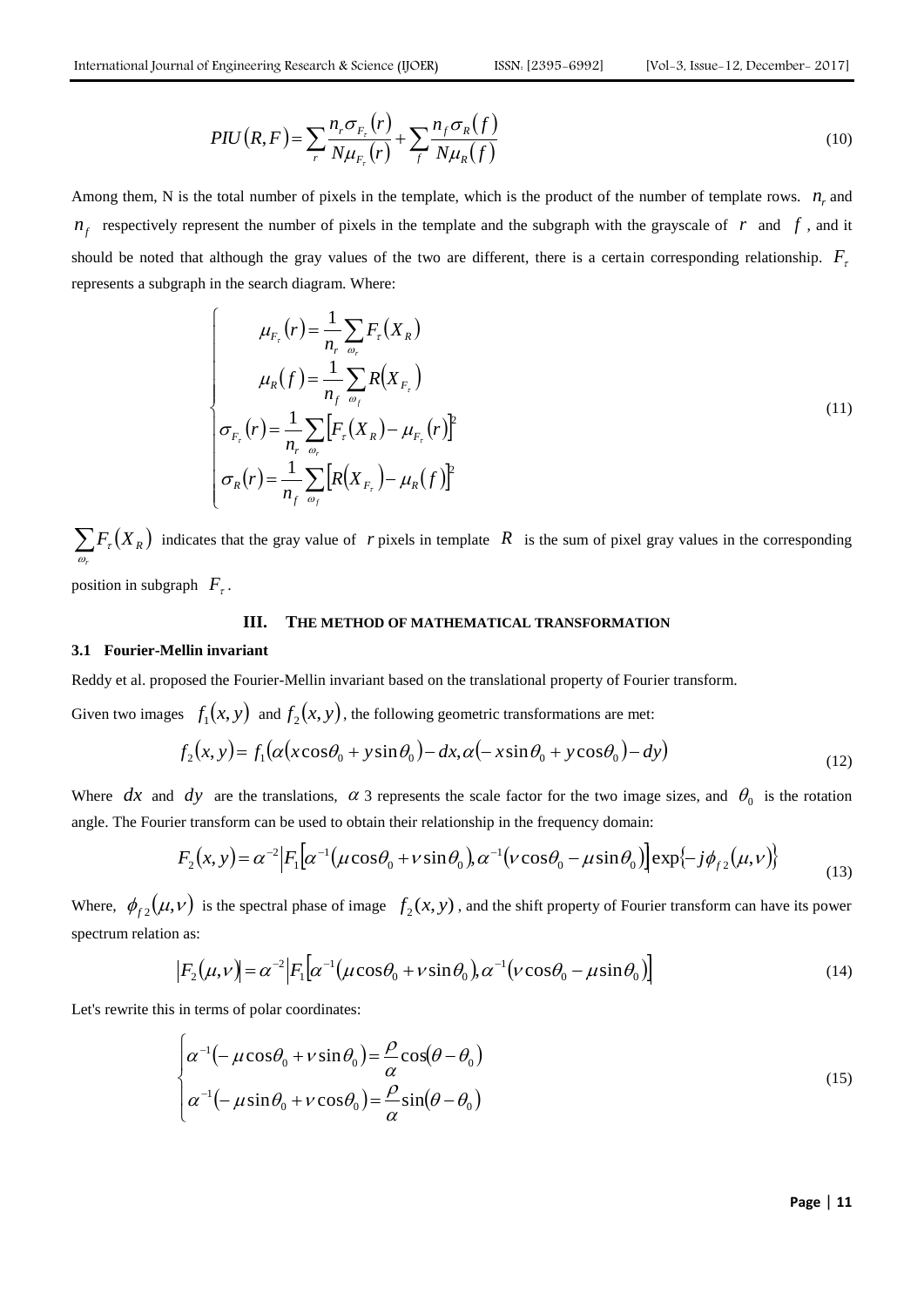$$
\text{then } \begin{cases} S(\rho,\theta) = |F_2(\rho\cos\theta,\rho\sin\theta) \\ R(\rho,\theta) = |F_1(\rho\cos\theta,\rho\sin\theta) \end{cases}
$$
 (16)

Thus, the above power spectrum relation can be rewritten as

$$
S(\rho,\theta) = \alpha^{-2} R\left(\theta - \theta_0, \frac{\rho}{\alpha}\right)
$$
\n(17)

The logarithm  $\overline{\mathcal{L}}$ ↑  $\begin{array}{c} \hline \end{array}$  $=$  $=$  $\alpha$  $\lambda = \log \rho$ log log  $k = \log \alpha$  is introduced to further rewrite.

$$
S(\rho,\theta) = \alpha^{-2}R(\theta - \theta_0, \lambda - k) \tag{18}
$$

By Fourier transform:

$$
S(\mu, \nu) = \alpha^{-2} R(\mu, \nu) \exp\{-j2\pi(\mu\theta_0 + \nu k)\}\tag{19}
$$

 $S(\mu, \nu)$  and  $R(\mu, \nu)$  are pairs of matching images pairs, and the upper formula transforms the rotation and scaling of the two into the translational change of the Fourier domain.

### **3.2 SATD algorithm**

The Sum of Absolute transformation Difference (SATD algorithm) is a summation algorithm of the Absolute value of adama transformation. The Hadamard transform, or the walshe-adama transformation, is a generalized Fourier transform, which is an orthogonal square matrix composed of the +1 and -1 elements. The so-called orthogonal square matrix means that any two rows (or two columns) of it are orthogonal. The hadamard transform is equivalent to multiplying the original image S matrix by one hadamard transformation matrix, H, which is HQH. The sum of the absolute value of the elements obtained after transformation is the value of SATD, which is the basis for the discrimination of similarity. Go through all of the subgraphs above and find the smallest subgraph of the SATD value, which is the best match.

### 3. Methods based on mutual information

The registration of mutual information is a hot topic in the field of medical image registration in recent years. In 1995, collignon and viola were first used for medical image registration. Mutual Information (MI) describes the correlation between the two systems. In the registration of two images, the mutual information is to reflect the degree of mutual information between them through their entropy and combined entropy. For an image, its entropy represents the information contained in the image. Its mathematical form is as follows:

$$
p_i = \frac{h_i}{\sum_{i=1}^{N-1} h_i}
$$
  

$$
H(R) = -\sum_{i=0}^{N-1} p_i \log p_i
$$
 (20)

 $p_i$  represents the probability of grey degree i.  $h_i$  represents the total number of pixels of i pixels in image  $R$ , and *N* represents the grayscale series of image *R* .The combined entropy reflects the correlation between the two images, *R* and  $S$ . The joint information entropy of  $R$  and  $S$  is expressed as:

$$
H(R,S) = -\sum_{r,s} P_{RS}(r,s) \log P_{RS}(r,s)
$$
\n<sup>(21)</sup>

For images  $R$  and  $S$ , the mutual information is expressed as:

$$
MI(R,S) = H(R) + H(S) - H(R,S)
$$
\n<sup>(22)</sup>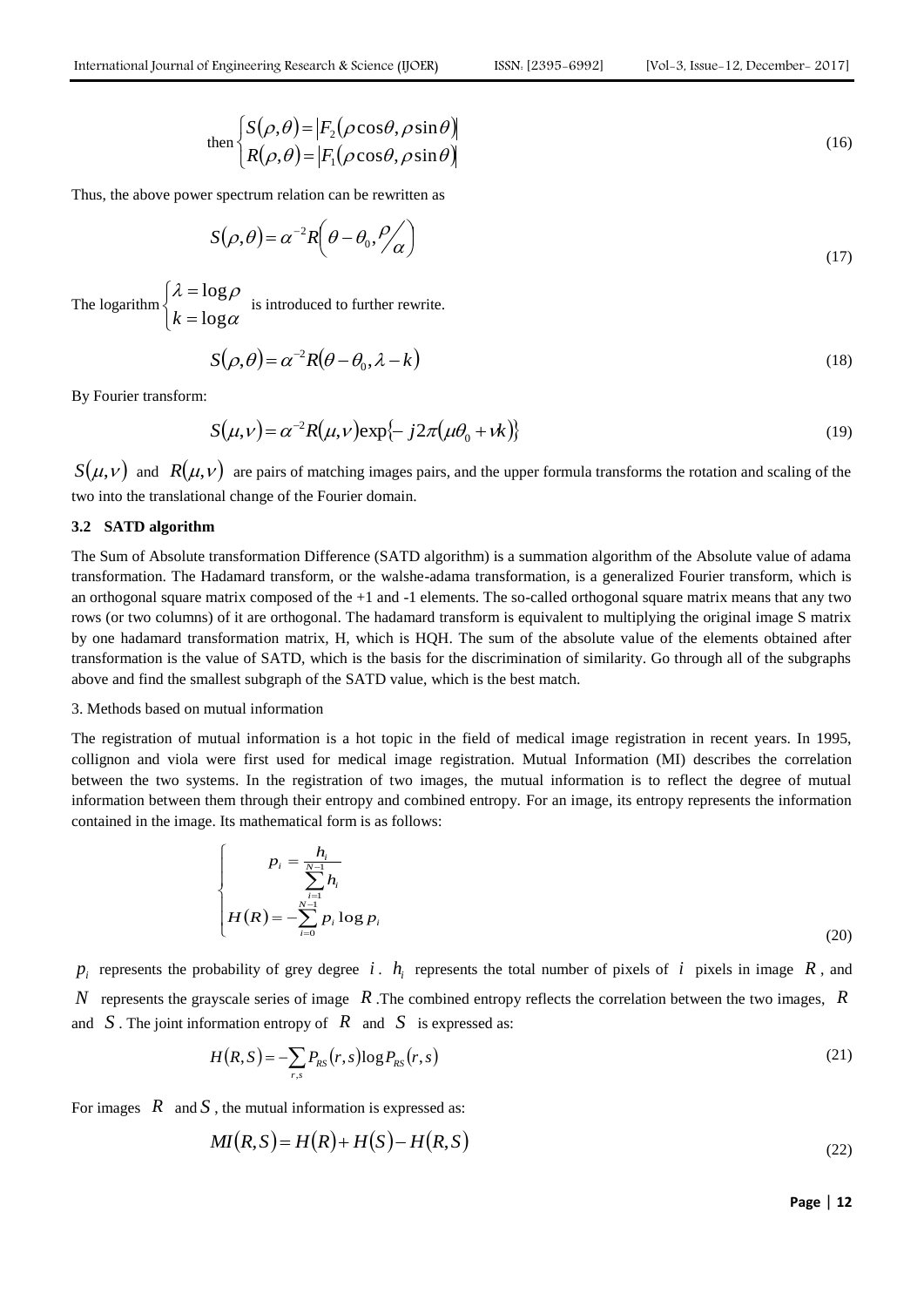According to the definition of MI, when the similarity of two images is higher or the greater the overlap, the mutual information between them is larger, but the overlap part of the meeting causes misregistration. Subsequent researchers point out that the reduction of overlapped areas means less sampling points, thereby reducing the statistical index of probability distributions; At the same time, with MI as the correlation measure, the overlap between the two images decreases, which can lead to misregistration. Mismatch usually occurs when the gray value gap between image and background is smaller, while the increase in marginal entropy is much faster than that of combined entropy. To this end, Studholme et al introduced the concept of NMI (normalized Mutual Information). Maes et al. introduced the concept of ECC (Entropy Correlation Coefficient,). The formula is as follows

$$
NMI(R,S) = \frac{H(R) + H(S)}{H(R,S)} \quad ECC(R,S) = \frac{2MI(R,S)}{H(R) + H(S)}
$$
\n(23)

The greater the similarity between the two images, the greater the correlation and the smaller the joint entropy, the greater the mutual information.

# **IV. EXPERIMENTAL RESULTS**

Several representative algorithms are selected from the three methods. For the Fourier-Mellin method, it was tested in four cases, such as rotary translation, and found that its registration effect was good.



**Template SAD search figure SAD registration FIG. 1. SAD REGISTRATION**



**Template SATD search figure SATD registration FIG. 2. SATD REGISTRATION**



**Template (crop) Template (rotation) Template ((rotation +translation) Template (translation)**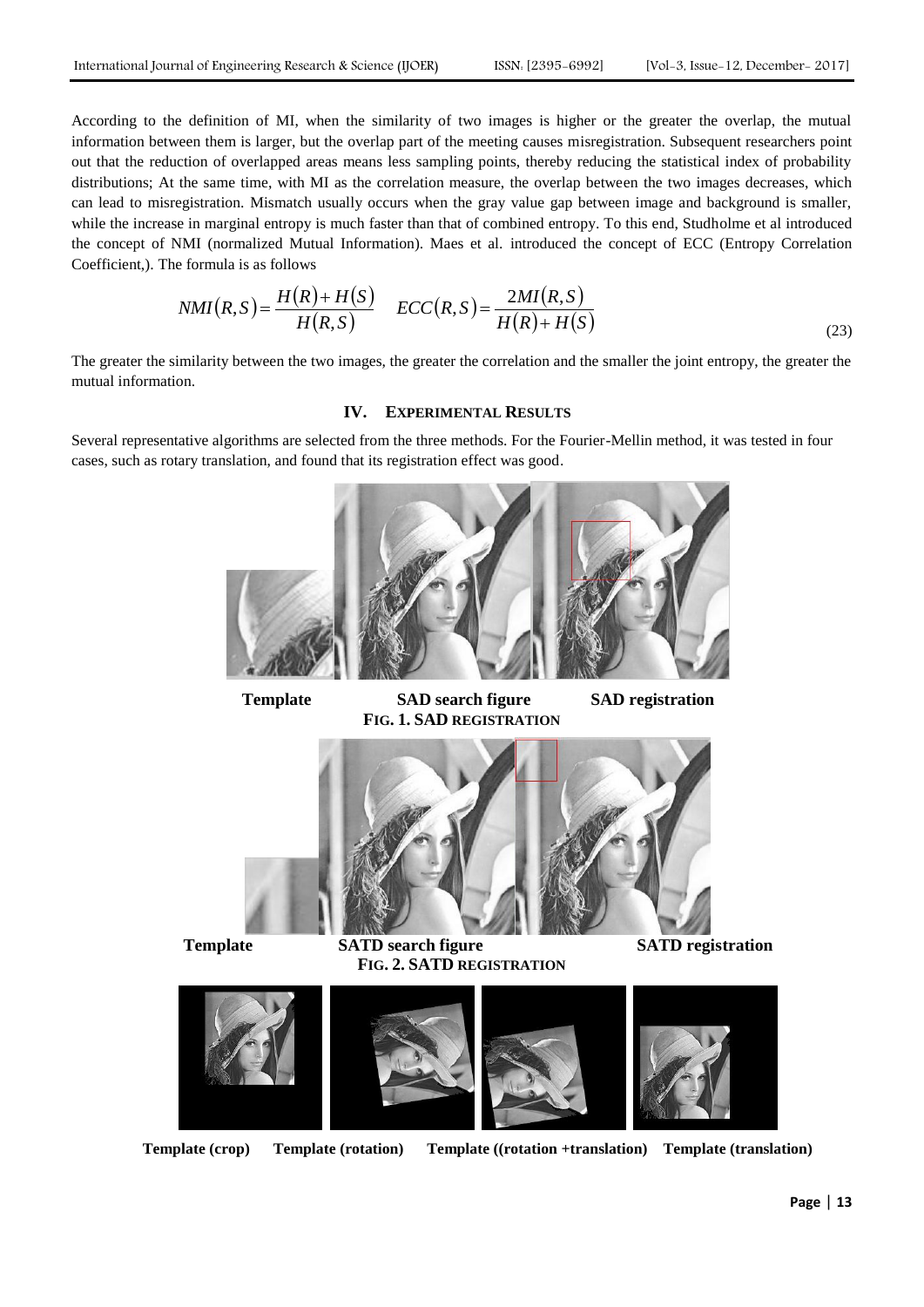



**Fourier-Mellin search figure Fourier-Mellin registration figure FIG. 3. FOURIER-MELLIN REGISTRATION RESULTS**



**Template MI registration figure NMI registration figure ECC registration figure FIG. 4. MUTUAL INFORMATION REGISTRATION RESULTS**

# **V. CONCLUSION**

The results show that the algorithm based on gray-level information is simple and real-time, and it is sensitive to noise. The calculated amount is proportional to the size of the input image. For the image with complex image and low gray contrast, the matching result is cross- The Fourier-Mellin method is still correct for the picture after the rotation translation. The mutual information does not need to be preprocessed and the registration effect is good. It is the current research hotspot, but ignores the spatial position between the pixels relationship.

# **REFERENCES**

- [1] zhu qiguang, zhang peng zhen, li haoli, zhan xianjiao, Chen ying. Research on image matching algorithm based on global and local feature fusion [J]. Journal of instrumentation, 2016,(01):170-176.
- [2] hu min, he xiaojia, wang xiaohua. Fast regional center image matching algorithm [J]. Journal of electronic measurement and instrumentation, 2011,(05):455-462.
- [3] xu jiajia, zhang ye, zhang he.based on improved image registration algorithm of Harris-SIFT operator [J]. Journal of electronic measurement and instrumentation, 2015,(01):48-54.
- [4] Yang sa, Yang chunling. Image registration algorithm based on compression sensing and scale invariant feature transformation [J]. Optical journal, 2014,(11):106-110.
- [5] don't be in the forest. Research on medical image registration algorithm based on mutual information [D]. Beijing: Beijing jiaotong university, 2014.
- [6] wang wei. Research on non-rigid registration of medical images [D]. Dalian: dalian university of technology, 2012.
- [7] zhang qian. Research on medical image registration algorithm based on mutual information [D]. Jinan: shandong university, 2008.
- [8] liao xiuxiu. Research on image registration algorithm based on implicit shape representation and edge information fusion. Hangzhou: zhejiang university, 2007.
- [9] wang hainan, hao chong Yang, lei fang yuan, zhang xianyong. Review of non-rigid medical image registration [J]. Computer engineering and application, 2005,(11):180-184.
- [10] Chen hao, ma caiwen, Chen yue-cheng, sun xiaolin, tang self-reliance. Rapid template matching algorithm based on grayscale statistics [J]. Journal of photonics, 2009,(06):1586-1590.
- [11] ding huizhen. Study on the method of matching gray scale image matching at any Angle [D]. Nanjing: hohai university, 2006.
- [12] liu baijiang, jiang mingxin. Image matching algorithm based on sift characteristics [J]. Information systems engineering, 2011,(05):34-36+41.